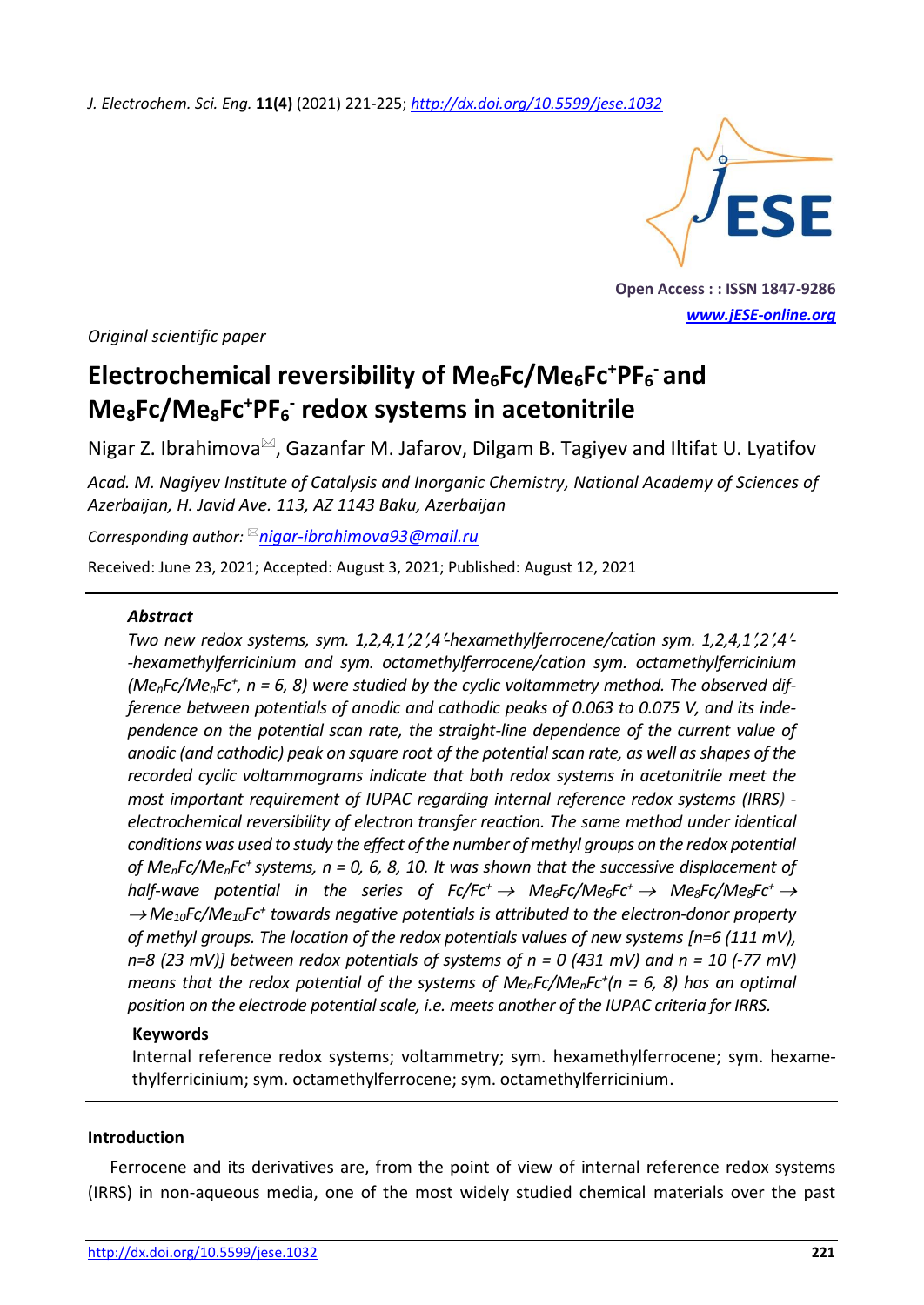10-15 years [1,2]. Currently for this purpose, the ferrocene-ferricinium system is commonly used [1,3]. Periodic reports on its instability [4,5], however, have initiated numerous researches to find, from the point of view of the IUPAC criteria [1,6], more promising systems consisting of methyl homologues of ferrocene and ferricinium cation [7,8].

An advantage of  $Me<sub>n</sub>Fc/Me<sub>n</sub>Fc<sup>+</sup>$  (n = 6, 8, 10) systems in comparison with the Fc/Fc<sup>+</sup> system arises from the fact that the potential of Me<sub>n</sub>Fc/Me<sub>n</sub>Fc<sup>+</sup> (n = 6, 8, 10) systems depends to a lesser extent on the nature of the solvent than the potential of Fc/Fc<sup>+</sup> system. This feature of Me<sub>n</sub>Fc/Me<sub>n</sub>Fc<sup>+</sup> (n = 6, 8, 10) redox systems is due to electron-donor properties and spatial dimensions of methyl groups. On the one hand, electron-donor properties of methyl groups partially compensate for a positive charge on the iron atom. On the other hand, emergence of several Me groups in cyclopentadienyl rings noticeably increases spatial dimensions (volume) of the polymethylcyclopentadienyl ring. Both factors will weaken the interaction of solvent molecules both with the central iron atom and aromatic ring of the reagents (Me<sub>n</sub>Fc and Me<sub>n</sub>Fc<sup>+</sup>). Therefore, the potential of the Me<sub>n</sub>Fc/Me<sub>n</sub>Fc<sup>+</sup> (n = 6, 8, 10) redox systems is less affected by the solvent than the potential of the Fc/Fc<sup>+</sup> system.

Among IUPAC criteria, the most important is the reversibility of the electron transfer reaction proceeding with the participation of the redox system (eq. 1):

$$
MenFc \leftrightarrow MenFc^+ + e^-(n = 6, 8)
$$
 (1)

In our previous work [9] the reversibility of the electron exchange in two redox systems,  $Me<sub>6</sub>FC/Me<sub>6</sub>FC<sup>+</sup>$  and  $Me<sub>8</sub>FC/Me<sub>8</sub>FC<sup>+</sup>$  was evidenced by the <sup>1</sup>H NMR method.

The purpose of this work is to define the electrochemical reversibility of the electron transfer reaction proceeding in the redox systems  $Me_6Fe/Me_6Fe^+$  and  $Me_8Fe/Me_8Fe^+$  by the method of cyclic voltammetry.

#### **Experimental**

Electrochemical study of redox system of  $Me<sub>n</sub>Fc/Me<sub>n</sub>Fc<sup>+</sup>$  (n = 6, 8) was conducted in a threeelectrode cell using the potentiostat of IVIUMSTAT Electrochemical Interface. As the working electrode, a platinum wire was used, platinum plate served as the auxiliary electrode, while silver/silver chloride electrode (Ag/AgCl in acetonitrile, 0.1 M [NBu4][PF6]) was used as the reference electrode. The reference electrode was isolated from the cell solution with the Luggin's capillary, filled with the buffer solution (hexafluorophosphate tetrabutylammonium ([NBu<sub>4</sub>][PF<sub>6</sub>]), 0.1 M). The concentration of the reagent (MenFc) in the solution was 1 mM.

As an electrolyte, hexafluorophosphate tetrabutylammonium ([NBu<sub>4</sub>][PF<sub>6</sub>]) (Sigma-Aldrich) was used. Before using, the salt was dried during an hour at the temperature of 105 °C by a vacuum pump [3]. The cyclic voltammograms were recorded in the presence of 0.1 M [NBu4][PF<sub>6</sub>] in acetonitrile purified from oxygen and traces of water, in the argon atmosphere. Temperature of the system was kept constant  $(\pm 0.1 \text{ K})$  by a thermostat.

Neutral complexes Me<sub>6</sub>Fc and Me<sub>8</sub>Fc were subliminated at temperature of 40 and 60 °C under the pressure of 0.01 MPa, and recrystallized twice from hexane solution. The salts Me<sub>n</sub>Fc<sup>+</sup>PF<sub>6</sub><sup>-</sup> (n = 6, 8) in the form of acetone solution passed through a column with an aluminum oxide with height of 3 - 4 cm and recrystallized twice from a mixture of acetone with hexane.

#### **Results and discussion**

In Figure 1, cyclic voltammograms recorded for the systems of  $Me_6Fe/Me_6Fe^+$  and  $Me_8Fe/Me_8Fe^+$ , recorded at various scan rates of potential,  $v$  = 0.02, 0.05, 0.1, and 0.2 V s<sup>-1</sup>, are shown.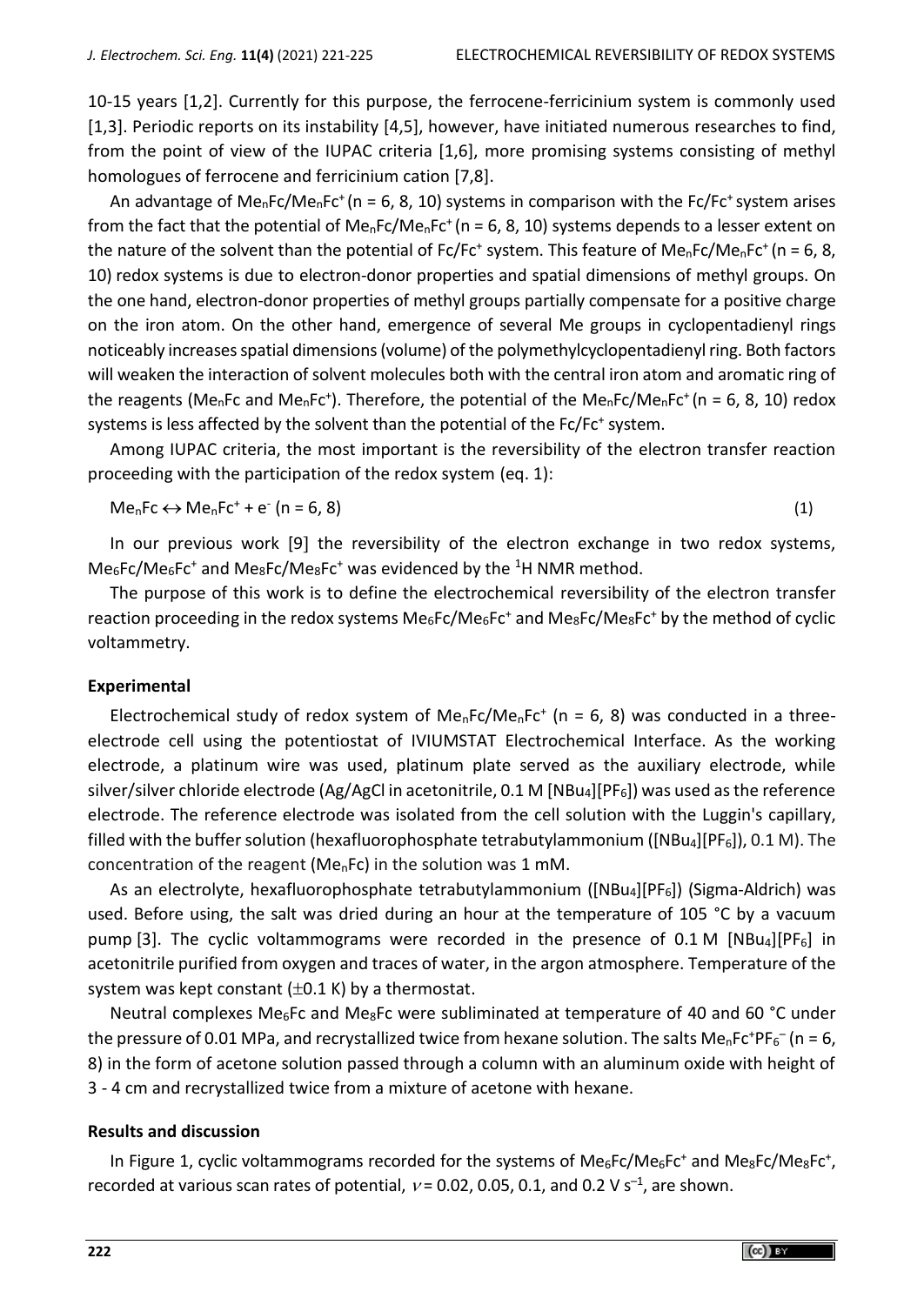

*Figure 1. Cyclic voltammograms of redox systems Me6Fc/Me6Fc<sup>+</sup>(a), and Me8Fc/Me8Fc<sup>+</sup> (b) in electrolyte solution (supporting electrolyte: [NBu4][PF6] (0.1M), solvent: acetonitrile, concen*tration of Me $_6$ Fc, Me $_8$ Fc - 1 mM, scan rate: 1- 0.2 V s $^{\text{-}1}$ ; 2 - 0.1 V s $^{\text{-}1}$ ; 3 - 0.05 V s $^{\text{-}1}$ ; 4 - 0.02 V s $^{\text{-}1}$ 

The characteristics of cyclic voltammograms of the studied redox systems are described in Table 1.

| $v / V S^{-1}$                                     | $E_{\rm pa}$ / $V^*$ | $E_{\rm pc}$ / V | $\Delta E_{\rm p}$ / V | $E_{1/2}$ / V |  |  |  |
|----------------------------------------------------|----------------------|------------------|------------------------|---------------|--|--|--|
| $Me_6$ Fc/Me $_6$ Fc <sup>+</sup>                  |                      |                  |                        |               |  |  |  |
| 0.02                                               | 0.136                | 0.067            | 0.069                  | 0.102         |  |  |  |
| 0.05                                               | 0.142                | 0.071            | 0.071                  | 0.107         |  |  |  |
| 0.10                                               | 0.147                | 0.074            | 0.073                  | 0.111         |  |  |  |
| 0.20                                               | 0.151                | 0.076            | 0.075                  | 0.113         |  |  |  |
| Me <sub>8</sub> Fc/Me <sub>8</sub> Fc <sup>+</sup> |                      |                  |                        |               |  |  |  |
| 0.02                                               | 0.054                | $-0.009$         | 0.063                  | 0.022         |  |  |  |
| 0.05                                               | 0.055                | $-0.010$         | 0.065                  | 0.023         |  |  |  |
| 0.10                                               | 0.057                | $-0.010$         | 0.067                  | 0.023         |  |  |  |
| 0.20                                               | 0.058                | $-0.011$         | 0.069                  | 0.024         |  |  |  |
|                                                    |                      |                  |                        |               |  |  |  |

*Table 1. The characteristics of cyclic voltammograms of the redox systems of Me6Fc/Me6Fc<sup>+</sup> and Me8Fc/Me8Fc<sup>+</sup>*

*\**Potentials were calculated relatively to acetonitrile solution of silver chloride (Ag/AgCl) reference electrode (buffer solution – 0.1 M  $[NBu_4][PF_6]$ )

Here *v* is the scan rate of the potential,  $E_{pa}$  – anodic peak potential,  $E_{pc}$  – cathodic peak potential,  $i_{pa}/i_{pc}$  is the ratio of the anodic and cathodic peak current,  $\Delta E_p$  is difference of potentials of anodic and cathodic peaks (*E*pa - *E*pс), *E*1*/*<sup>2</sup> is half-wave potential, (*E*pa + *E*pс)/*2*.

Consideration of parameters presented in Table 1 and corresponding cyclic voltammograms allow distinguishing three general features of voltammograms that confirm reversibility of the redox reactions of Me<sub>6</sub>Fc/Me<sub>6</sub>Fc<sup>+</sup> and Me<sub>8</sub>Fc/Me<sub>8</sub>Fc<sup>+</sup>:

- 1. the value of potential difference of the anodic and cathodic peaks  $(\Delta E_p)$  is, regardless of the scan rate of the potential at 25 °C, in the range of 0.063 - 0.075V.
- 2. Straight-line correlation of the current value of anodic (or cathodic) peak and square root of the scan rate of the potential shown in Figure 2, supports the correspondence of both redox systems to the Randles-Ševčik equation.
- 3. The forms of cyclic voltammograms, as well as proximity of ratio of the anodic and cathodic peak current to the unit (0.92 - 1.15).

Above mentioned features of voltammograms allow us to make the conclusion that the heterogeneous reaction of the electron transfer in the redox systems of  $Me_6Fe/Me_6Fe^+$  and Me<sub>8</sub>Fc/Me<sub>8</sub>Fc<sup>+</sup> is the one-electron reversible process.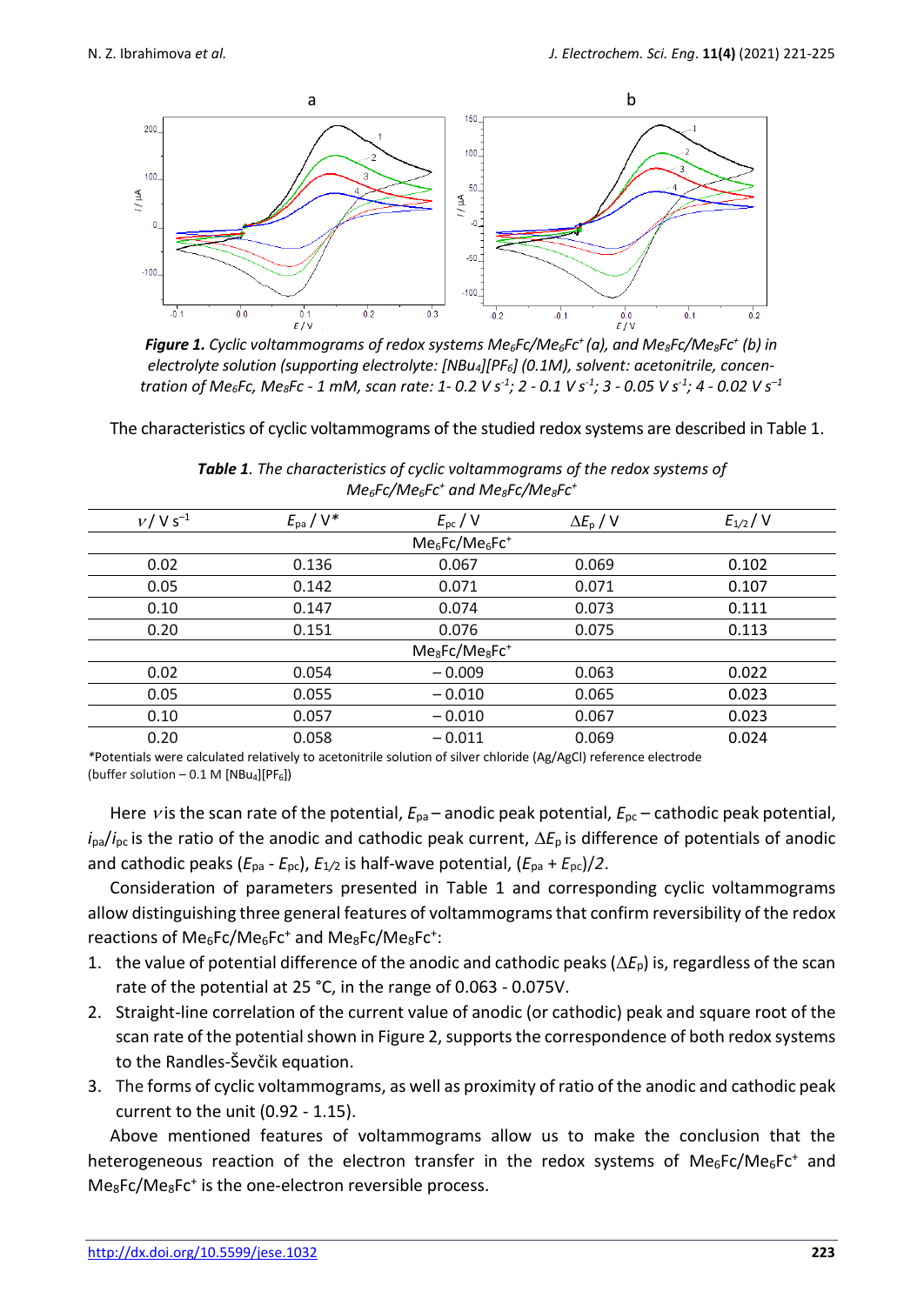

*Figure 2. Linear dependence of anodic peak current values and square root of potential scan rate for redox systems Me6Fc/Me6Fc<sup>+</sup> (a) and Me8Fc/Me8Fc<sup>+</sup> (b)*

The main point of this conclusion is that  $Me<sub>n</sub>Fc/Me<sub>n</sub>Fc<sup>+</sup>$  (n = 6, 8) systems are quite stable in acetonitrile during electrochemical studies, whereas the data obtained from the cyclic voltammograms indicate the absence of the side chemical reactions in the system. Therefore the systems of Me<sub>6</sub>Fc/Me<sub>6</sub>Fc<sup>+</sup> and Me<sub>8</sub>Fc/Me<sub>8</sub>Fc<sup>+</sup> showing the electrochemical reversibility in organic solvent (acetonitrile) can be used for the development of the reversible IRRS in non-aqueous media.

Similar conclusion on stability of these two systems in other organic solvents and their mixtures with water was defined in the work on study of kinetics of the electron exchange reaction in homogeneous systems  $Me_6Fe/Me_6Fe^+$  and  $Me_8Fe/Me_8Fe^+$  by the method of <sup>1</sup>H NMR [9].

In Table 2, the half-wave potential value (E<sub>1/2</sub>) of redox systems Me<sub>6</sub>Fc/Me<sub>6</sub>Fc<sup>+</sup> and Me<sub>8</sub>Fc/Me<sub>8</sub>Fc<sup>+</sup>, along with the values  $E_{1/2}$  for the redox system of Fc/Fc<sup>+</sup> and Me<sub>10</sub>Fc/Me<sub>10</sub>Fc<sup>+</sup> are shown. The values of the half-wave potential for  $Fc/Fc^+$  and  $Me_{10}Fc/Me_{10}Fc^+[1,10]$  were obtained from our voltammetric studies conducted under identical conditions as for the systems of Me<sub>6</sub>Fc/Me<sub>6</sub>Fc<sup>+</sup> and Me<sub>8</sub>Fc/Me<sub>8</sub>Fc<sup>+</sup>.

| Redox system    | $\mathsf{r}\mathsf{c}/\mathsf{F}\mathsf{r}^*$ | $Me_6$ Fc/Me $_6$ Fc <sup>+</sup> | $Me8$ Fc/Me $8$ Fc <sup>+</sup> | $Me10$ Fc/Me $10$ Fc <sup>+</sup> |
|-----------------|-----------------------------------------------|-----------------------------------|---------------------------------|-----------------------------------|
| mV<br>$E_{1/2}$ | + ט+                                          |                                   | ۔ ے                             | $\overline{\phantom{0}}$          |

**Table 2**. The half-wave potential values for Me<sub>n</sub>Fc/Me<sub>n</sub>Fc<sup>+</sup> (n=0,6,8,10) redox systems ( $v = 0.1 V s^{-1}$ )

It is seen from Table 2 that half-wave potential values of  $Me_6Fe/Me_6Fe^+$  and  $Me_8Fe/Me_8Fe^+$  redox systems are in the scale of electrode potentials located approximately in the same region as *E*1/2 of Fc/Fc<sup>+</sup> and Me<sub>10</sub>Fc/Me<sub>10</sub>Fc<sup>+</sup> redox systems which were recommended as IRRS in non-aqueous media [3].

The electrochemical reversibility of  $Me_6Fe/Me_6Fe^+$  and  $Me_8Fe/Me_8Fe^+$  redox systems in an organic solvent (acetonitrile), and the optimal range of location of their redox potentials indicate the necessity of the further study on establishing the correspondence of these systems ( $n = 6, 8$ ) with remaining criteria for the reference electrode [1,6]. Currently, we are continuing electrochemical studies of these two systems in various organic solvents, ionic liquids, and mixtures of organic solvent/water.

It is also seen from Table 2 that in the series of  $Me_6Fe/Me_6Fe^+ \rightarrow Me_8Fe/Me_8Fe^+ \rightarrow$ → Me<sub>10</sub>Fc/Me<sub>10</sub>Fc<sup>+</sup>, E<sub>1/2</sub> of the subsequent redox system consistently shifts towards negative potentials. The shift for the system of Me<sub>8</sub>Fc/Me<sub>8</sub>Fc<sup>+</sup> relatively to Me<sub>6</sub>Fc/Me<sub>6</sub>Fc<sup>+</sup> is 87 mV, but for the system of  $Me_{10}$ Fc/Me<sub>10</sub>Fc<sup>+</sup> relatively to Me<sub>8</sub>Fc/Me<sub>8</sub>Fc<sup>+</sup> is 101 mV. These suggest that appearing of two additional methyl groups in the composition of each reagent causes the shift of the half-wave potential for 90–100 mV in the direction of negative potential.

The observed shifts of  $E_{1/2}$  in the series of Fc/Fc<sup>+</sup>  $\rightarrow$  Me<sub>6</sub>Fc/Me<sub>6</sub>Fc<sup>+</sup>  $\rightarrow$  Me<sub>8</sub>Fc/Me<sub>8</sub>Fc<sup>+</sup>  $\rightarrow$  $\rightarrow$  Me<sub>10</sub>Fc/Me<sub>10</sub>Fc<sup>+</sup> should be attributed to the electron-donor property of the methyl groups which